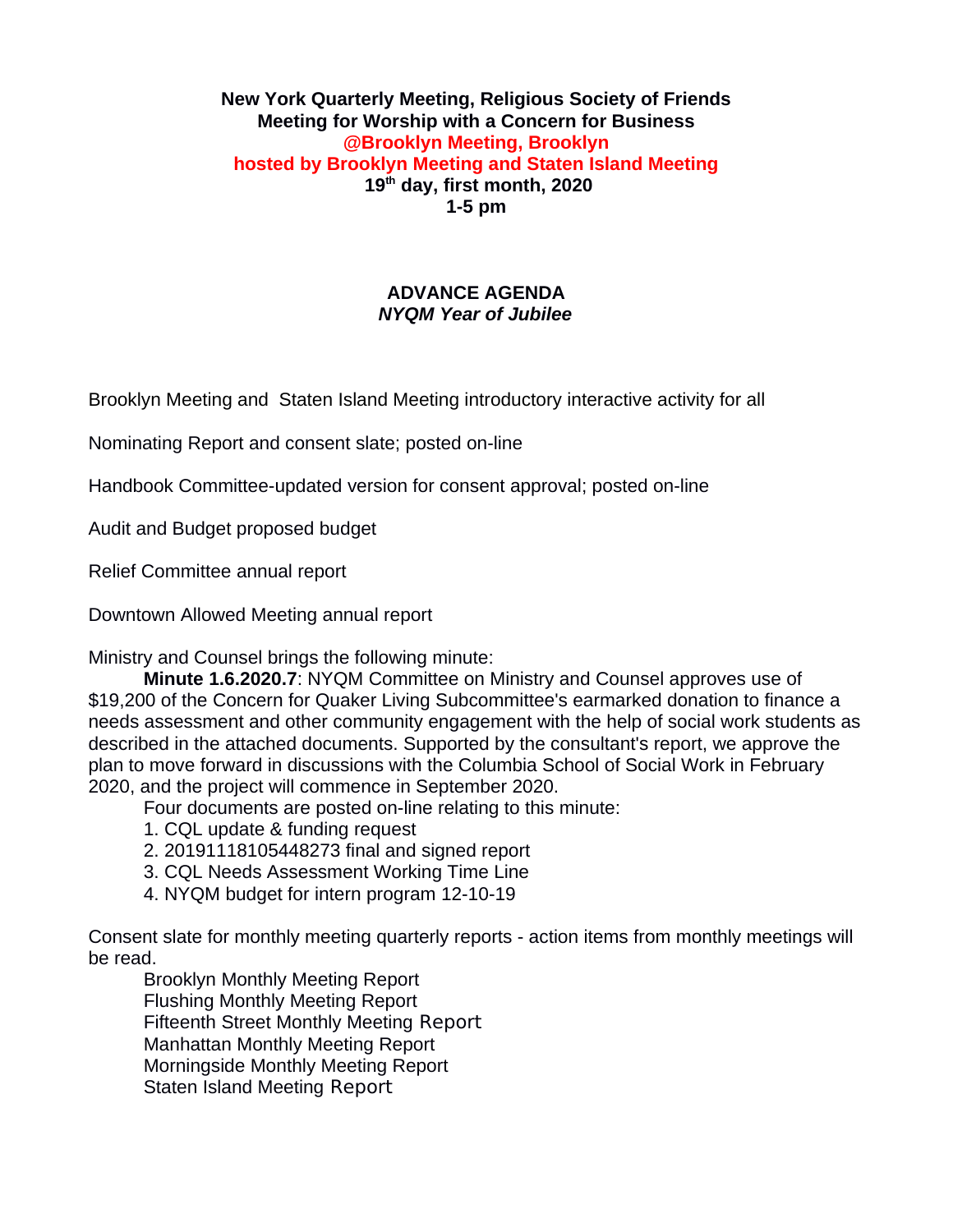Communications Committee group activity: As part of the New York Quarterly Meeting's Jubillee Year, the Communications Committee is holding a workshop on the occasion of the January 19 Quarterly Meeting in Brooklyn! Please come! Bring your thoughts and questions!

# *\*The Communications Committee wants to hear from you about how we can support connections among Quakers:*

*-Website -Message-sharing -Database \*How can Communications make it easier to be a Friend?*

Worship sharing; reflections on our Year of Jubilee to date

#### *Announcements:*

**\***Brooklyn Meeting has an open **mid-week worship** every **Tuesday from 6:30 to 7:30.** All are welcome!

\*NYQM had a rich potluck tradition that some fear has faded away. Help renew this and other beloved traditions of our community as we celebrate Jubilee. **Wednesday January 22, 2019 at 6:30pm, 15th St. Friends Seminary Cafeteria.** Make, bake, or buy your favorite potluck dish for a Meeting for Eating. We will have the opportunity to share and hear stories and experiences of welcome.

*A reminder…*

#### *2020 NYQM dates:*

January 19<sup>th</sup>: Brooklyn Friends & Staten Island Meetings at Brooklyn Meetinghouse, Brooklyn

- April 19<sup>th</sup>: Fifteenth St. & Manhattan Meetings at Friends Meetinghouse, Manhattan
- July 18<sup>th</sup>: Saturday, Quaker Cemetery, Prospect Park, Brooklyn (concluding our Year of Jubilee)

October 18<sup>th</sup>: Flushing Monthly Meeting, Flushing

# *2021 NYQM dates:*